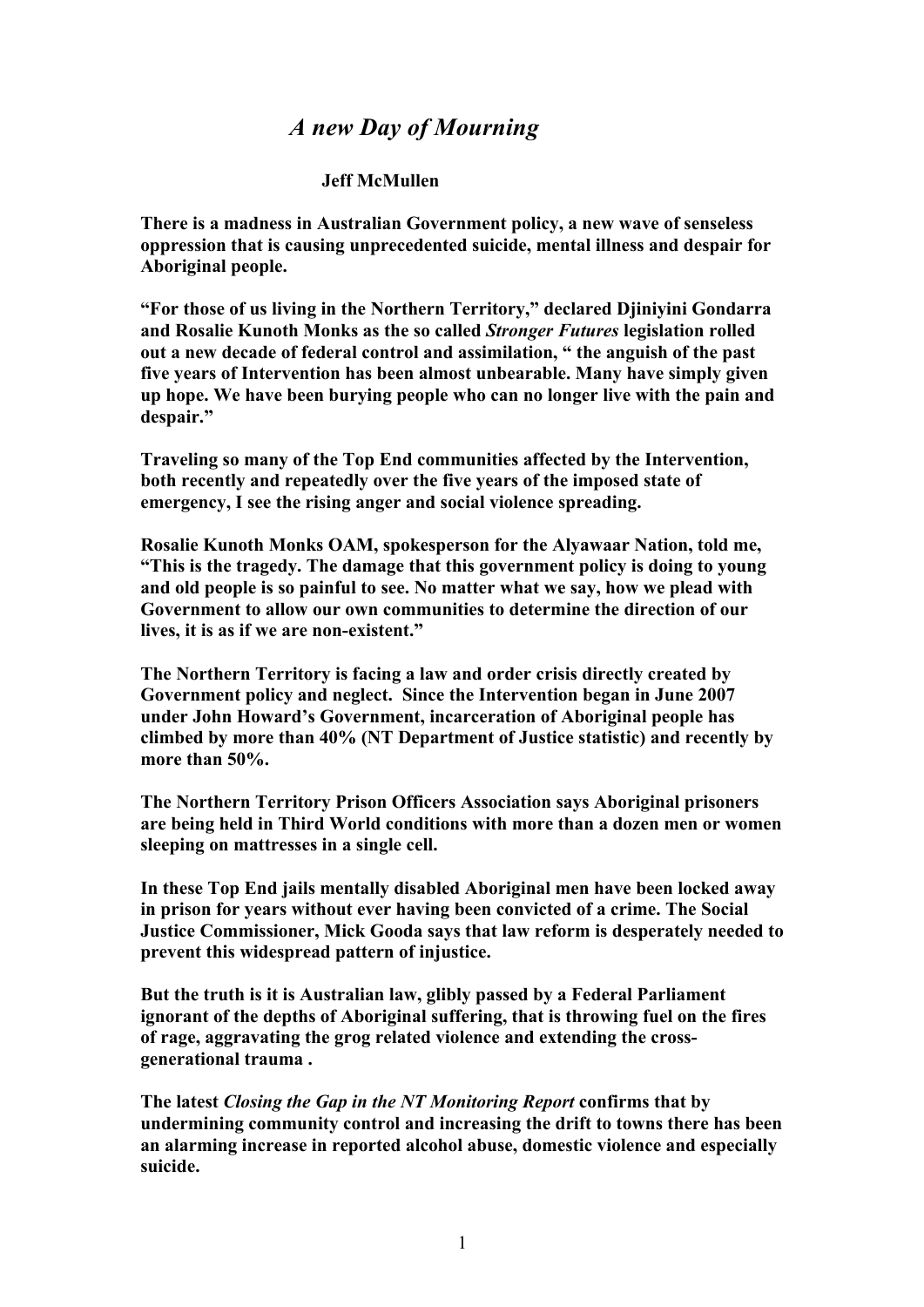**Cases of attempted suicide and self-harm have risen by almost 5 times since the Intervention began in 2007.**

**This legacy will haunt Howard, Rudd and Gillard. On their watch, Government policy has pushed so many Aboriginal people to the brink.**

**The Minister for Indigenous Affairs, Jenny Macklin simpers about Aboriginal children not attending school without any genuine understanding of how the discriminatory policies she has directed during this state of emergency have undermined the persistent hard work by many parents and teachers.** 

**In my constant dealings with remote community schools I know of not one successful school principal in the NT who believes that the punitive policy of threatening welfare cuts has any positive, lasting effect on school attendance.**

**The truth, which Protector Macklin and her Government refuse to contemplate, is that their shaming and blaming, their relentless punitive approach without ever heeding Aboriginal voices, is encouraging the alienation, rebellion and selfdestruction of so many lives.** 

**I sadly report that in some of the Intervention communities surrounding Katherine, places where elders had worked for several decades to eliminate petrol sniffing, this brain-damaging self-abuse has returned on an alarming scale.**

**Why?**

**It is time for Australian Government and the** *Interventionistas* **to be honest.**

**Unquestionably, the Northern Territory Emergency Response (NTER) has undermined the authority of elders, Traditional Law and community structures.**

**The aimlessness created by the Government policy allows the new Protectors to herd Aboriginal people towards the yard…either overcrowded houses in growth towns or overcrowded prison cells.**

**To condemn the ten year extension of so many of the Intervention measures, the Yolgnu National Assembly and the Alyawaar Nation issued a strong warning to the Federal Government :** 

**"We had believed that we were moving to a time of security, where we would no longer live from day to day in a state of fear but would be supported to find our own destiny in the security of our law and our culture. We little expected to be thrown into such turmoil by a Government determined to remove from us control over everything that we most value. Money alone can never be the answer. Government has never understood and still fails to understand, that badly needed funds must be accompanied by the willingness to allow us to determine the direction of our lives."**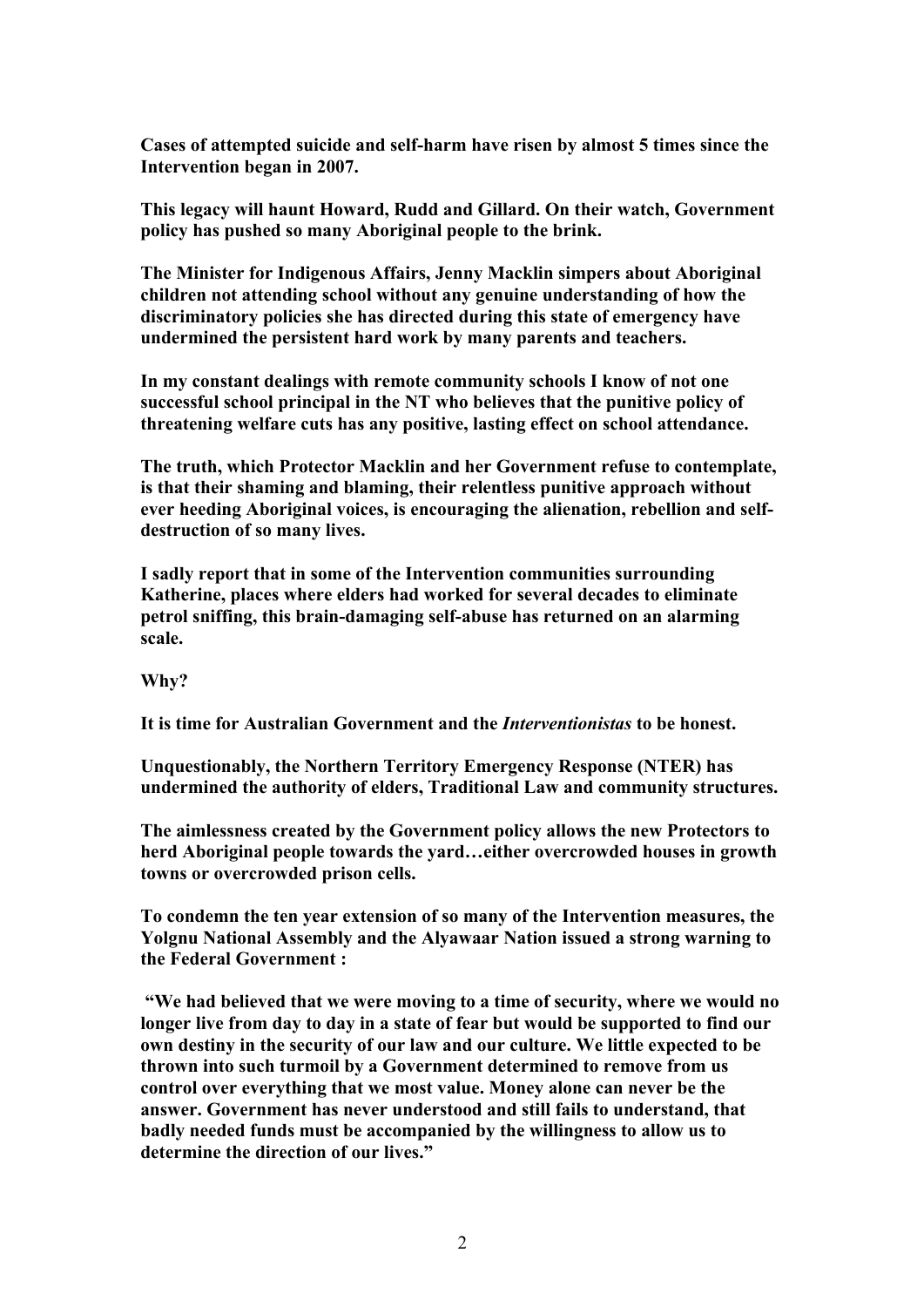**The Federal Government is very clumsy in its political spin and constantly issues statements of claimed "progress to Close the Gaps" contradicted by its own official reports noted above. But there is extraordinary cynicism and racism in how both Government and Coalition politicians have ignored the advice Aboriginal people have given them on the way ahead.**

**The five year Intervention has stubbornly ignored the major recommendations of the Government's own independent review led by Peter Yu and Marcia Ella-Duncan. More than 450 significant submissions made to the Senate inquiry were considered but the Government continued to claim that only activists were opposing the ten year extension of federal controls .** 

**After the Senate Committee on Communities had toured four NT communities it reported, "significant evidence to indicate that there was a high degree of confusion amongst people in the communities…concern about the perceived lack of consultation…and frustration expressed in relation to the Stronger Futures consultations." (Senate Committee Report, March 2012)**

**I have personally chaired numerous forums of a wide cross section of Aboriginal elders and community leaders over the past five years of the Emergency. Any honest person must conclude that the 73 prescribed communities have not given their "prior, informed consent" to what the Government presents as "Special Measures" to avoid the protection of the Racial Discrimination Act.**

**This is the Government's most venal and damaging lie. It is the claim that seeks to undermine Aboriginal people, as Rosaleigh Kunoth Monks puts it, "on the very ground that we stand on. Our right to voice our beliefs, our rights, about our future."**

**Despite the Government's feigned "re-instatement" of the Racial Discrimination Act in late 2012, the continuing oppressive measures under** *Stronger Futures*  **cannot be legally termed "Special Measures". The United Nations itself has told the Government that the policy remains discriminatory and Jenny Macklin's office refuses to divulge to journalists and Aboriginal people the written advice from the Solicitor general's office that has been used to justify the on going discrimination. The Government's actions are so poisoned by politics that there can be no authentic claim to judicial fairness.** 

**So let us pin this Government to the glaring racial discrimination.** 

**To be a "Special Measure", as defined under the International Convention on the Elimination of All Forms of Racial Discrimination" the Stronger** *Futures*  **legislation would have to be for "the sole purpose of ensuring equal rights…obtain the prior, informed consent of the people affected…be designed and implemented through prior agreement with the people concerned…have accountability to the people concerned…and be temporary in nature."**